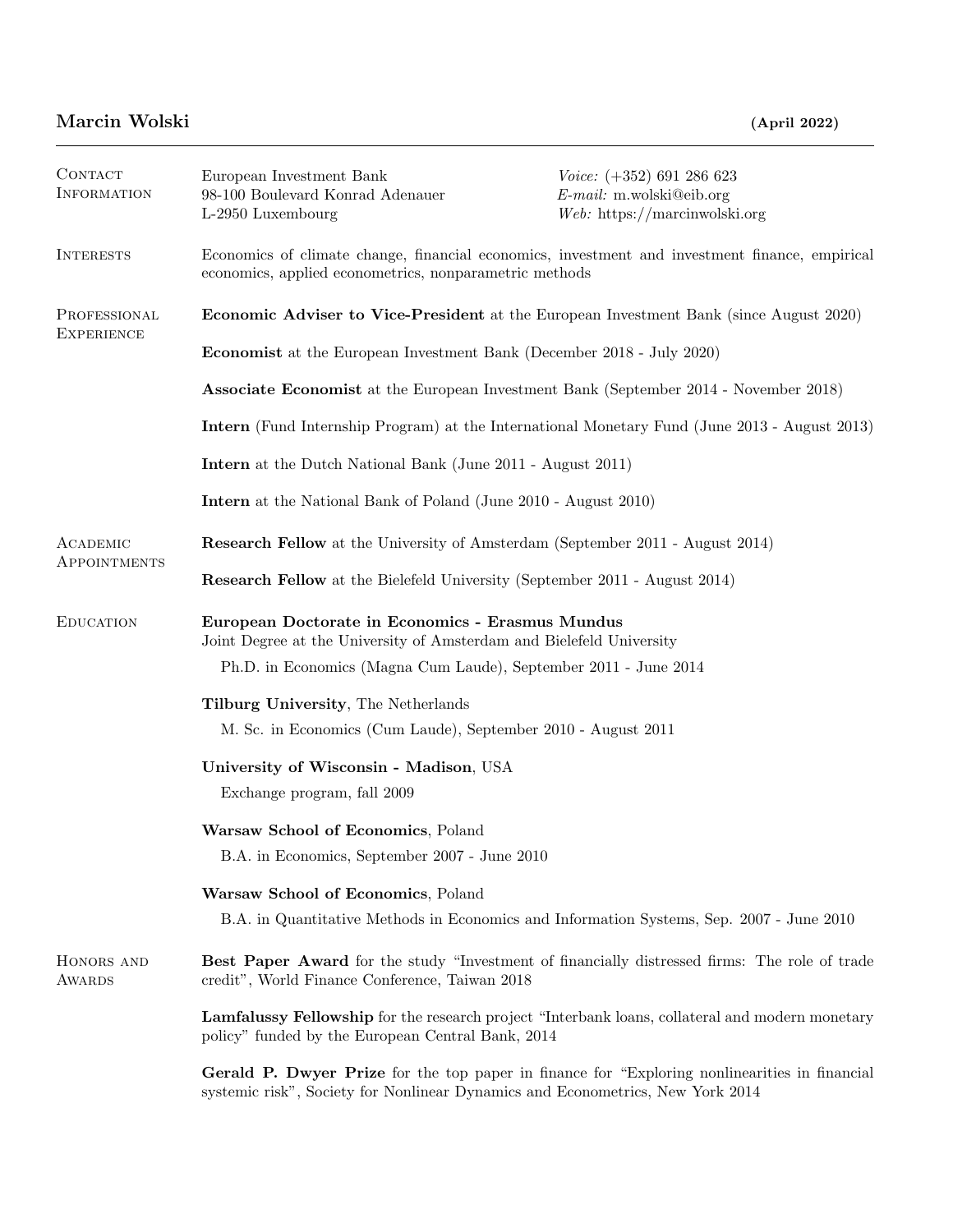|                                   | Finalist of the Graduate Student Contest with paper "Monetary policy, banking and hetero-<br>geneous agents", Society for Computational Economics, Vancouver 2013                                                                                                                                                                 |  |
|-----------------------------------|-----------------------------------------------------------------------------------------------------------------------------------------------------------------------------------------------------------------------------------------------------------------------------------------------------------------------------------|--|
|                                   | Erasmus Mundus Research Fellowship, 2011-2014                                                                                                                                                                                                                                                                                     |  |
| <b>PUBLICATIONS</b>               | Amamou, R., Gereben, A. and Wolski, M., Assessing the impact of the EIB's intermediated lending<br>to SMEs during funding shocks. Small Business Economics (forthcoming)                                                                                                                                                          |  |
|                                   | Fang, Z. and Wolski, M., Human capital, energy and economic growth in China: Evidence from<br>multivariate nonlinear Granger causality. Empirical Economics, pp 607–632, Vol. 60, 2021                                                                                                                                            |  |
|                                   | Barbiero, F., Popov, A. and Wolski, M., Debt overhang, global growth opportunities, and invest-<br>ment. Journal of Banking & Finance, Vol. 120, 2020                                                                                                                                                                             |  |
|                                   | Christensen, M., Weiers, G. and Wolski, M., The 2019 assessment of the macroeconomic effects<br>of the European Fund for Strategic Investments with the RHOMOLO-EIB model. Investigaciones<br>Regionales - Journal of Regional Research, pp 5–15, 45, 2019                                                                        |  |
|                                   | Wolski, M. and van de Leur, M., Interbank loans, collateral and modern monetary policy. Journal<br>of Economic Dynamics and Control, pp 388–416, Vol. 73, 2016                                                                                                                                                                    |  |
|                                   | Diks, C. and Wolski, M., Nonlinear Granger causality: Guidelines for multivariate analysis. Journal<br>of Applied Econometrics, pp 1333—1351, Vol. 31 (7), 2016                                                                                                                                                                   |  |
|                                   | Wolski, M., Welfare-theoretic optimal policies in a new-Keynesian economy with heterogeneous re-<br>gions: Any role for financial integration? Journal of Common Market Studies, pp 742–761, Vol. 54<br>(3), 2016                                                                                                                 |  |
|                                   | Fincke, B. and Wolski, M., Are European fiscal rules that bad? Discretionary fiscal policies in New<br>Member States. Empirical Economics, pp 517–546, Vol. 51 (2), 2016                                                                                                                                                          |  |
| BOOKS AND BOOK<br><b>CHAPTERS</b> | Wolski, M., Introduction to Independent Counterfactuals. Nonparametric Statistics. Springer Pro-<br>ceedings in Mathematics & Statistics, 2020                                                                                                                                                                                    |  |
|                                   | Barbiero, F., Brutscher, P., Kolev, A., Popov, A. and Wolski, M., Misallocation of Investment in<br>Europe: The Role of Debt Overhang and Credit Market Distress in Colin Mayer, Stefano Micossi,<br>Marco Onado, Marco Pagano, and Andrea Polo (ed.) Finance and Investment: The European Case.<br>Oxford University Press, 2018 |  |
|                                   | Wolski, M., Modern Monetary Rules: Any Role for Financial Targeting? in William A. Barnett,<br>Fredj Jawadi (ed.) Monetary Policy in the Context of the Financial Crisis: New Challenges and<br>Lessons. Emerald Group Publishing Limited, pp 367-403, 2015                                                                       |  |
|                                   | Wolski, M., Essays in Nonlinear Dynamics in Economics and Econometrics with Applications to<br>Monetary Policy and Banking. Amsterdam University Press, 2014                                                                                                                                                                      |  |
| <b>WORKING PAPERS</b>             | Dim, C., Koerner, K., Wolski, M. and Zwart, S., News-Implied Sovereign Default Risk. EIB Working<br>Paper (forthcoming)                                                                                                                                                                                                           |  |
|                                   | Barbera, A., Gereben, A. and Wolski, M., Estimating conditional treatment effects of EIB lending<br>to SMEs in Europe. EIB Working Paper 2022/03 (under revision)                                                                                                                                                                 |  |
|                                   | Bökemeier, B., Wolski, M., This time is different: Fiscal response to the COVID-19 pandemic among                                                                                                                                                                                                                                 |  |